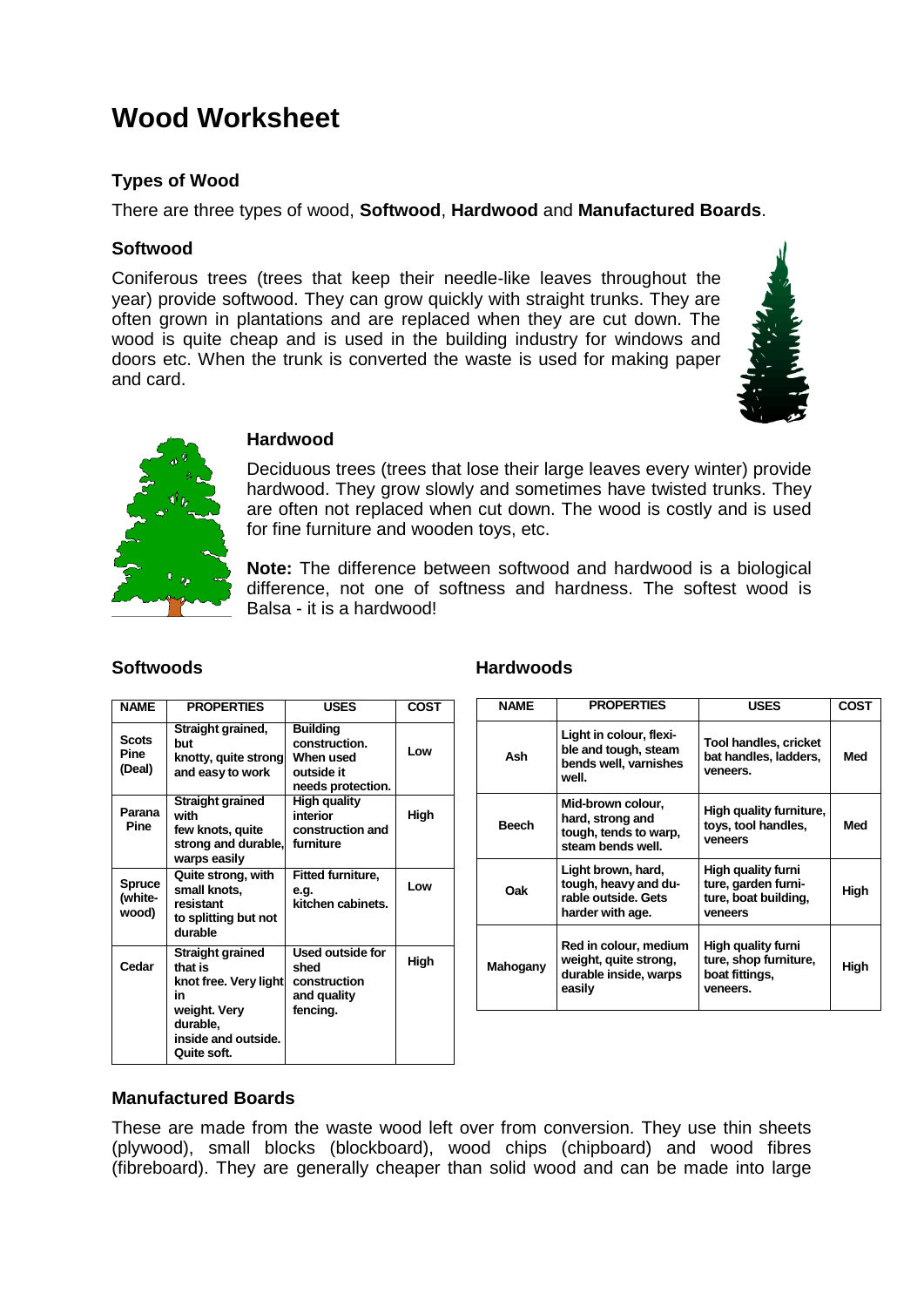sheets that do not warp or twist easily.



## **Plywood**

Made from thin sheets of wood (veneers), glued together with the grain direction at 90° to the one next to it. They always have an odd number of layers 3,5,7 etc. to reduce warping

# **Medium Density Fibreboard (MDF)**

Made from fine wood fibres, compressed and glued together. When in use it is normally covered by a plastic coating or hardwood veneer

# **Blockboard**

Strips of softwood are glued together and then sandwiched between two hardwood veneers. The edges look rough and are often covered with a thin hardwood strip

# **Chipboard**

Made by compressing and gluing small chips of waste wood. When in use it is normally covered by a plastic coating or hardwood veneer.

# **Hardboard**

Made by compressing and gluing pulped wood. It is smooth on one side and rough on the other.

| <b>NAME</b>       | <b>PROPERTIES</b>                                                                                | <b>USES</b>                                                                            | <b>COST</b> |
|-------------------|--------------------------------------------------------------------------------------------------|----------------------------------------------------------------------------------------|-------------|
| Plywood           | Strong in all<br>directions, quite stable<br>but can warp. A water-<br>proof ply is available.   | Tabletops, worktops<br>door fronts, drawer<br>bottoms, small boats<br>(waterproof ply) | Med         |
| <b>MDF</b>        | Does not warp easily,<br>cuts and planes well<br>without splitting,<br>needs a finish.           | Tabletops, worktops,<br>veneered furniture,<br>clock cases.                            | Med         |
| <b>Blockboard</b> | Does not warp easily.<br>Very strong, rigid and<br>rather heavy. Edge<br>finishing is difficult. | High quality furniture, stage<br>flooring,<br>fire doors.                              | High        |
| <b>Chipboard</b>  | Heavy, can warp<br>easily, joining pieces<br>together is not easy,<br>needs a finish.            | <b>Cheap plastic</b><br>coated furniture,<br>roofing boards,<br>partitions             | Low         |
| <b>Hardboard</b>  | Not very strong,<br>warps easily, needs a<br>finish.                                             | Door panels, cheap<br>drawer bottoms,<br>cabinet backs.                                | Low         |